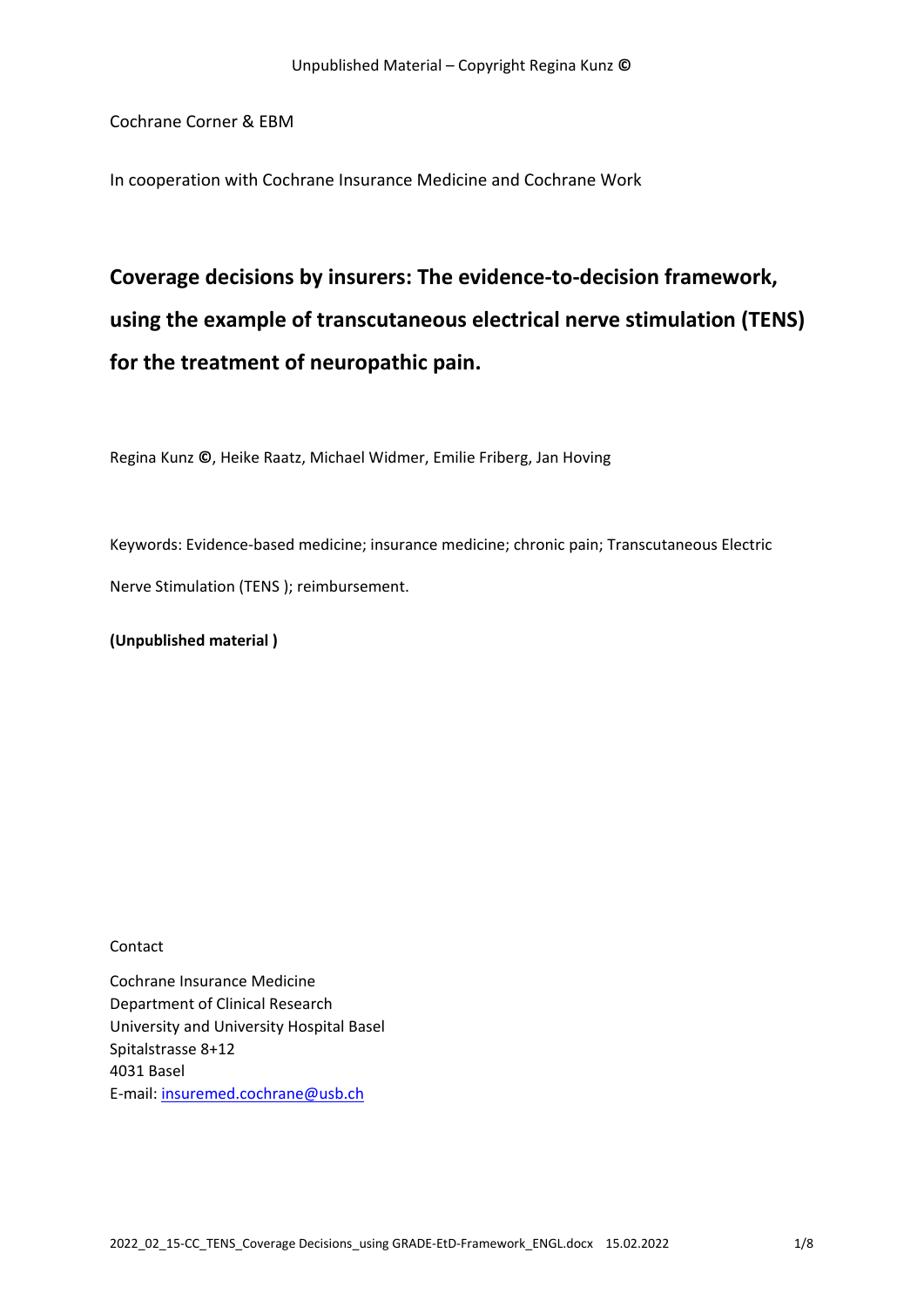### **Cochrane Corner**

This Cochrane Corner illustrates how the GRADE<sup>1</sup> Evidence-to-Decision Framework can support insurers making coverage decision when research evidence is inconclusive, using a case study on pain management with transcutaneous electrical stimulation (TENS).

### **The case**

As a cost manager at a health insurance, you have noticed a 30% increase in prescriptions for transcutaneous electrical nerve stimulation (TENS) machines for the treatment of neuropathic pain in the last 6 months. This increase could have an impact on your budget. You note that a pain center and two practice groups specializing in patients with lumbar radiculopathies and spinal cord injuries are mainly causing the increase in prescriptions. You organise a meeting with the organizations' doctors and your insurance company's chief medical officer in order to analyze the situation.

During the talk, the doctors justify their prescriptions by referring to current research findings and their good personal experience regarding the effectiveness of TENS for pain reduction. Your own search in the Cochrane Library revealed a systematic review on "TENS for neuropathic pain in adults" by W. Gibson and colleagues (1), which found less optimistic results. You ask the insurance expert panel to evaluate whether – based on the available evidence and using the GRADE Evidence‐ to-Decision (EtD) Framework - the insurer should continue to pay for TENS treatment for patients with neuropathic pain.

### **Background**

Neuropathic pain is a common cause of chronic pain and functional impairment. It results from nerve damage or disease of peripheral nerves, such as post-traumatic injuries. Central neuropathic pain results from injuries affecting the central nervous system, including spinal cord injury. Medical treatment is difficult and often requires the simultaneous use of different treatments. TENS is often recommended for pain control. TENS machines use a weak electrical current through skin electrodes to trigger nerve stimulation. Common TENS machines differ significantly in terms of technical settings and therapy modes, e.g. high or low frequency, high or low intensity, treatment duration over several days or several months. Accordingly, research findings on the effectiveness of treatment with TENS are controversial.

<sup>1</sup> GRADE stands for Grading of Recommendations, Assessment, Development and Evaluations

2022\_02\_15‐CC\_TENS\_Coverage Decisions\_using GRADE‐EtD‐Framework\_ENGL.docx 15.02.2022 2/8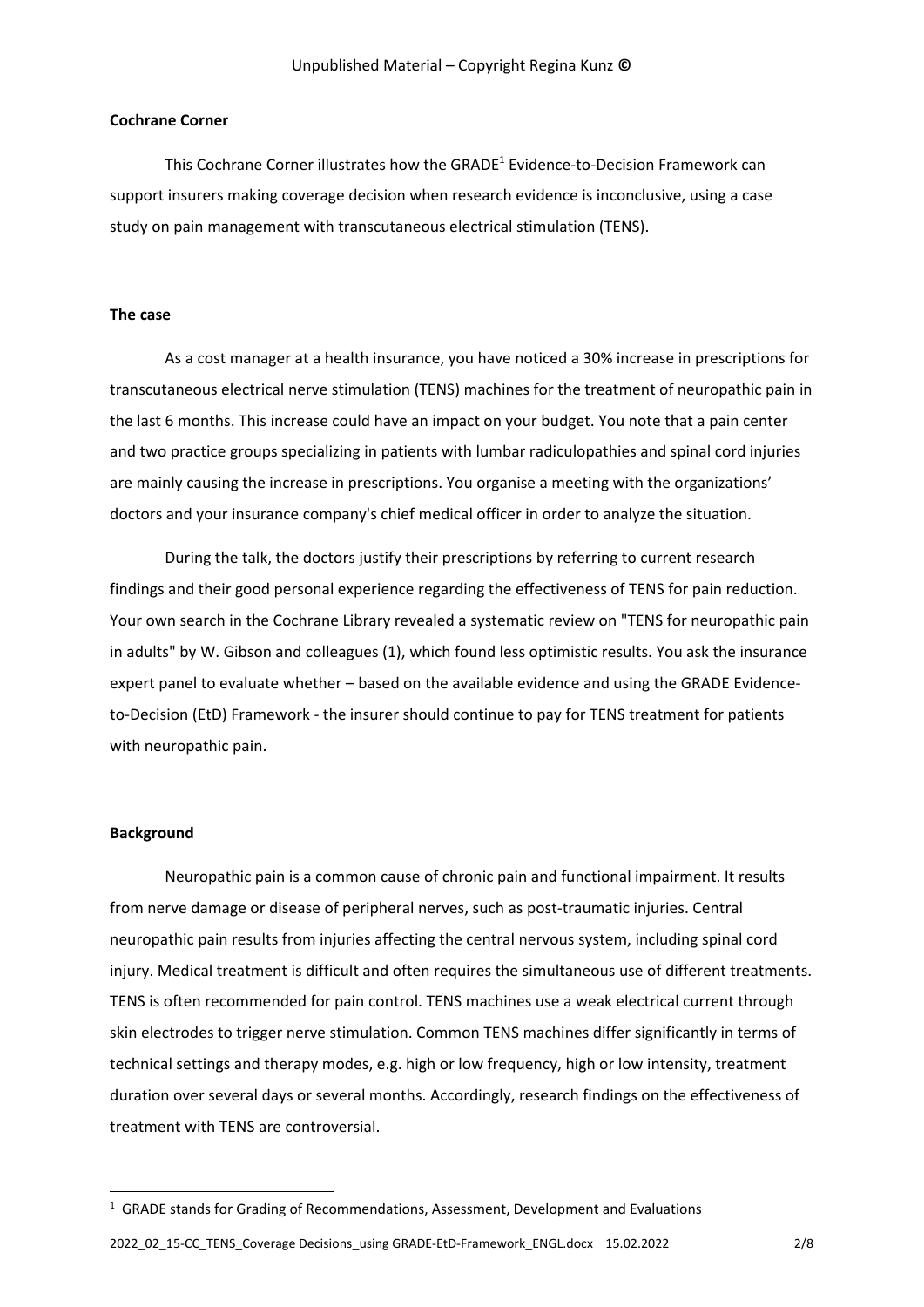### **Methods and main outcome**

The 15 studies in the review - all randomized or quasi-randomized - used very different approaches to test the effectiveness of TENS for the treatment of neuropathic pain. They compared TENS with placebo TENS or with no treatment, with usual care ‐ such as sensorimotor rehabilitation or manual therapy ‐ or they compared usual care plus TENS with usual care alone. The only condition for inclusion in the review was that the TENS application had to produce a perceptible sensation in the patient. Otherwise, all types of technical settings or therapy modes qualified. The review examined the effectiveness for the endpoints pain intensity, health-related quality of life, analgesic use, and adverse effects.

A major limitation in almost all studies was that patients - and in some studies, medical staff knew what treatment patients were receiving. Because pain intensity is a highly subjective experience, the lack of blinding of patients and staff complicates interpretation and lowers our confidence in the results.

Patients treated with TENS instead of placebo-TENS had slightly less pain. The joint analysis of five studies with pain measured on a visual analogue scale (VAS) ranging from 0 to 10 points found a mean reduction in pain intensity of 1.58 points (95% confidence interval: 2.08 points to 1.09 points). An improvement of this magnitude is generally considered to be patient-relevant. Most studies comparing TENS with usual care (there was substantial diversity of what constituted 'usual care') found no difference in pain outcomes compared to active treatment, or they preferred usual care. None of the studies reported on health-related quality of life or the use of analgesics. Side effects were minor and limited to mild skin irritation from the electrodes. However, overall confidence in the reported effects was considered very low due to multiple sources of bias, low number of studies and few participants in individual trials.

#### **Conclusions of the review authors**

Overall, it remains unclear whether TENS treatment is successful in alleviating pain. Thus, the role of TENS in the management of neuropathic pain also remains undecided. This conclusion is due to the very low quality of the studies. Future studies of high quality may lead to substantial changes in the current findings.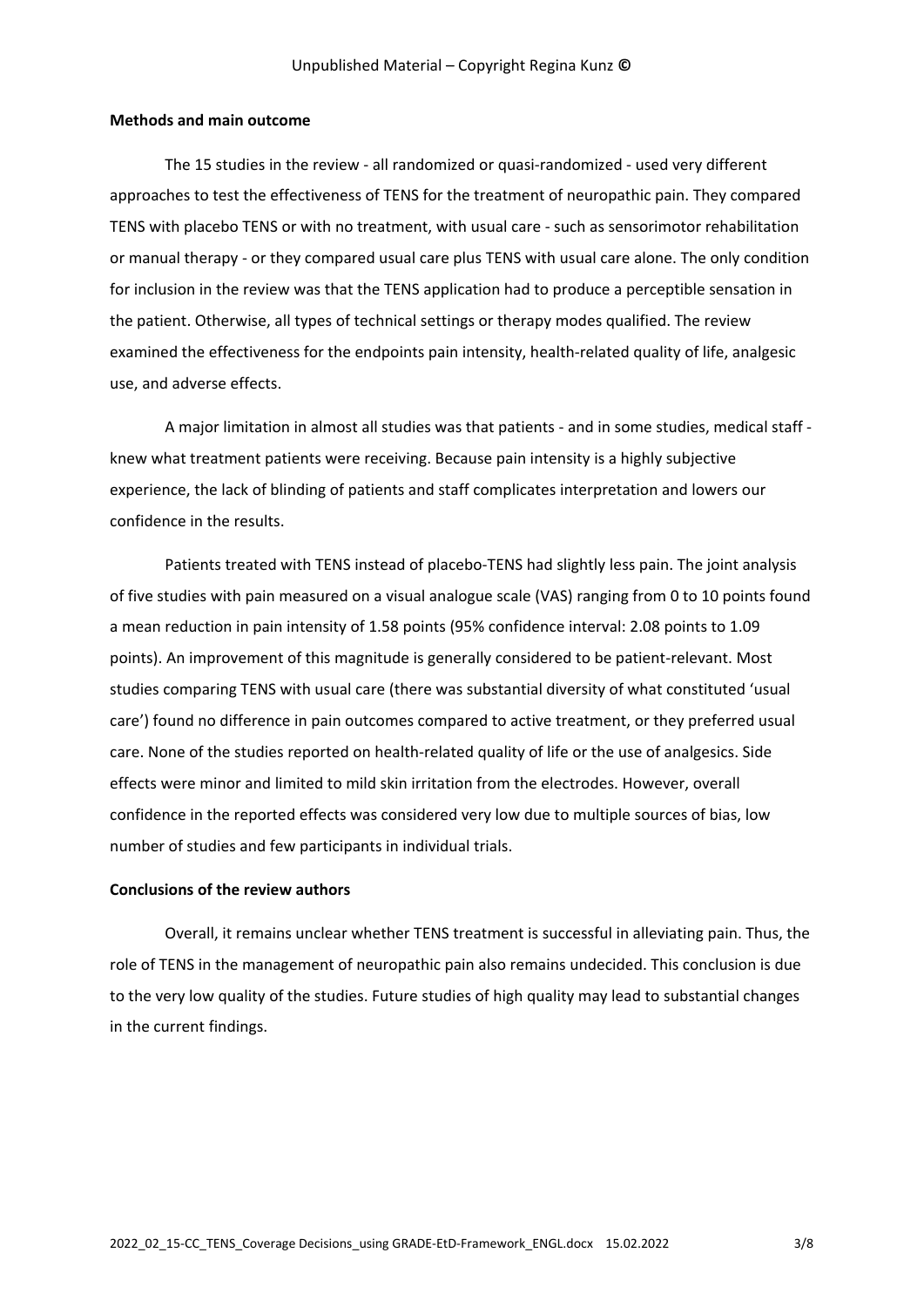# **Evidence does not make decisions, people do: The GRADE Evidence‐to‐Decision Framework as an aid for coverage decisions by insurers**

The GRADE Evidence‐to‐Decision Framework (2, 3) aims to support evidence users in evaluating studies in a structured and transparent way to make clinical recommendations and decisions for patient care and for public health or health system interventions. Today, many health insurers have an expert panel that prepares the content of recommendations and assesses the evidence required within the framework, and a panel of decision-makers that ultimately makes the decision.

Applying the framework involves three steps: First, posing the question (see box). Second, the assessment of the evidence required for the judgement of twelve criteria (Table 1) in the context of cost coverage by the insurer. Data pertinent to the criteria stem from research evidence and other considerations (Table 2). Third, the formulation of conclusions. In addition, the expert panel often provides considerations for implementation, monitoring, re‐evaluation of the decision and need for further research.

Here we give a brief overview of the EtD framework and apply the twelve criteria to our case as an example (2, 3). All criteria have four to seven predefined response options. These are used to clearly communicate the expert panel's assessments to the decision‐makers.

|           | The priority of the problem                       |
|-----------|---------------------------------------------------|
|           | Desirable effects                                 |
|           | Undesirable effects                               |
|           | Certainty of the evidence                         |
|           | Peoples values on the outcomes                    |
|           | Balance between desirable and undesirable effects |
|           | Resources required (costs)                        |
| $\bullet$ | Certainty of evidence of required resources       |
|           | Cost-effectiveness of the intervention            |
|           | Impact on health equity                           |
|           | Acceptability from key stakeholders               |
|           | Feasibility of the implementation                 |
|           |                                                   |

Table 1: The twelve criteria of the Evidence-to-Decision Framework for coverage decisions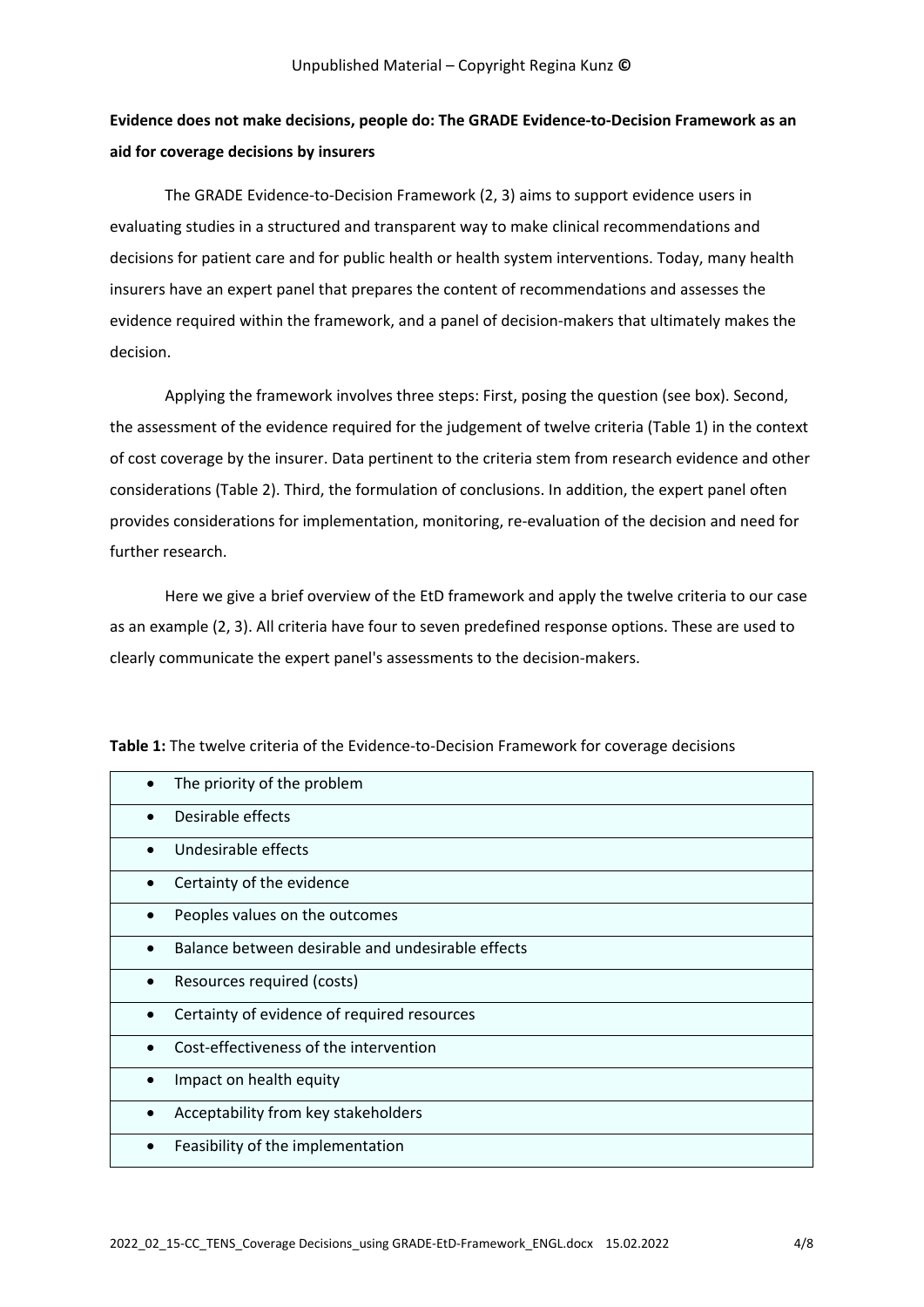# **Application of the EtD framework to the case study of TENS for neuropathic pain**

**BOX:** Formulating the coverage issue as a structured question with the most important aspects that specify the question

| <b>Question:</b> Should a health insurance (continue to) cover the costs of TENS treatment for patients with |  |  |
|--------------------------------------------------------------------------------------------------------------|--|--|
| neuropathic pain?                                                                                            |  |  |
| <b>Patients:</b> Insured individuals with neuropathic pain                                                   |  |  |
| <b>Intervention:</b> Treatment with transcutaneous electrical nerve stimulation (TENS)                       |  |  |
| <b>Comparison:</b> Care as usual                                                                             |  |  |
| <b>Main outcomes:</b> Pain intensity, (health-related) quality of life, use of analgesics, adverse effects   |  |  |
| <b>Setting:</b> Social insurance in Switzerland                                                              |  |  |
| <b>Perspective:</b> Health insurance                                                                         |  |  |

**Table 2:** Case study of the application of the EtD framework to a coverage decision about pain treatment with TENS machines.

The expert panel addresses the coverage issue using medical evidence from the Cochrane review Transcutaneous electrical nerve stimulation (TENS) for neuropathic pain in adults (1), internal analyses of use and resource consumption, and trade‐offs regarding the acceptability of the decision options by the various stakeholders, and justifies the decisions made.

The setting of the case study – a social insurance in Switzerland – has implications for considerations on resource requirements, health equity, acceptability of decisions, or feasibility of implementing the decisions which are likely to vary across countries.

| <b>Evidence to Decision</b><br><b>Criteria Conclusion</b>                                                        | <b>Reasoning:</b><br>Findings from research and other considerations                                                                                                                                                                                                                     |
|------------------------------------------------------------------------------------------------------------------|------------------------------------------------------------------------------------------------------------------------------------------------------------------------------------------------------------------------------------------------------------------------------------------|
| 1. Problem<br>Is the problem a priority?<br><b>Probably YES</b>                                                  | The treatment of neuropathic pain is challenging as patients often do not<br>achieve satisfactory pain control. The intensity of the pain often requires the<br>use of pharmacological and non-pharmacological measures to manage the<br>pain.                                           |
| 2. Desirable effects<br>How substantial are the<br>desirable anticipated<br>effects?<br>Do not know<br>$\bullet$ | Given the low quality of the studies identified and contradictory effects, the<br>systematic review could not reliably conclude whether or not TENS is effective<br>for the treatment of neuropathic pain. Neither the effectiveness nor the non-<br>effectiveness has been established. |
| 3. Undesirable effects<br>How substantial are the<br>undesirable anticipated<br>effects?<br>Trivial              | The review found only mild skin irritation as an adverse effect.                                                                                                                                                                                                                         |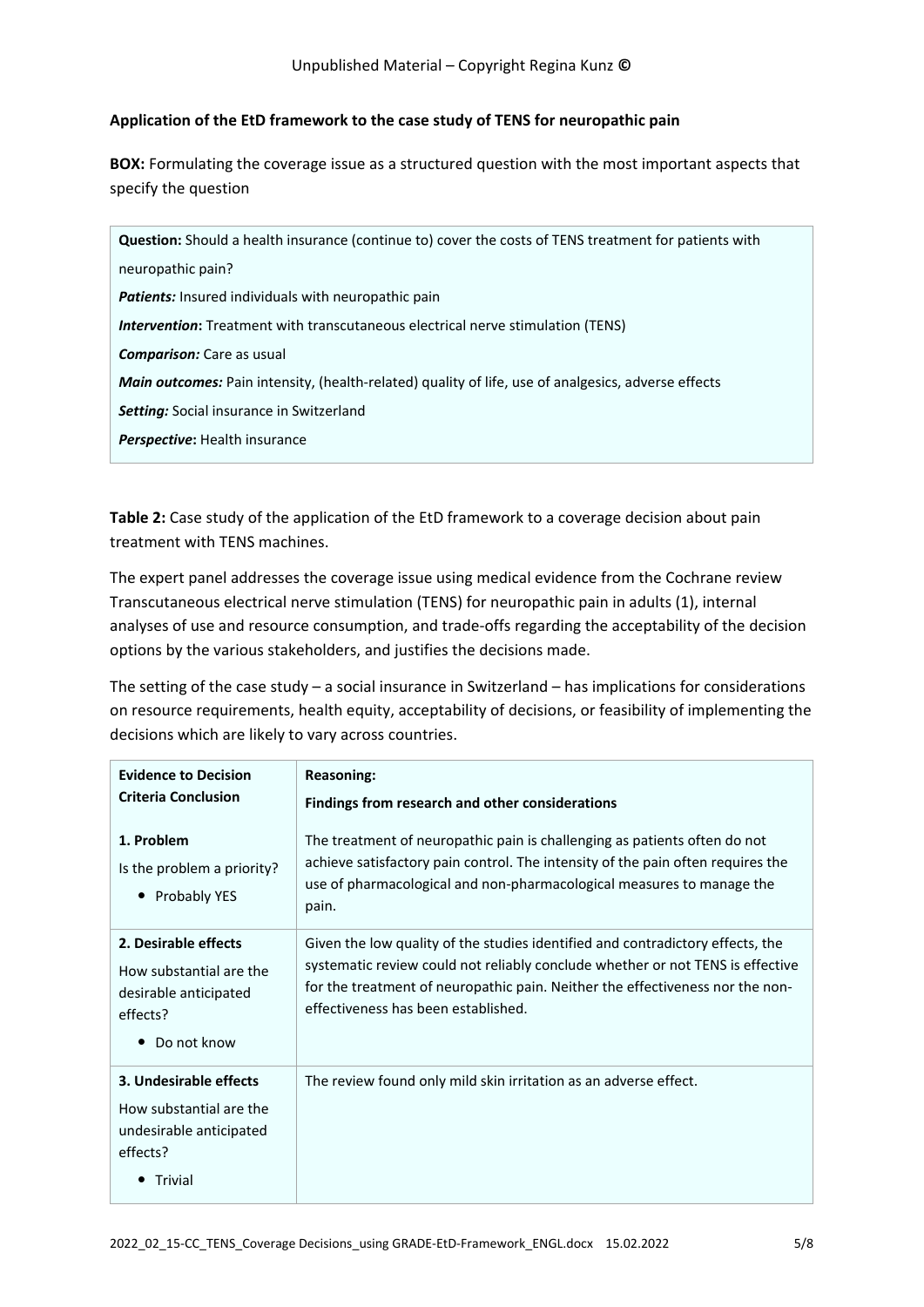| 4. Certainty of evidence<br>What is the overall<br>certainty of evidence of<br>anticipated effects?<br>• Very low                                            | Due to the methodological limitations of the studies and inconsistent effects,<br>confidence in the evidence is very low. Future high quality studies are likely to<br>find effects that are substantially different from the effects found in this<br>review.                                                                                                                                                        |
|--------------------------------------------------------------------------------------------------------------------------------------------------------------|-----------------------------------------------------------------------------------------------------------------------------------------------------------------------------------------------------------------------------------------------------------------------------------------------------------------------------------------------------------------------------------------------------------------------|
| 5. People's values on the<br>outcomes<br>• No important<br>uncertainty                                                                                       | Patients with neuropathic pain often have severe pain. All patients value at<br>least satisfactory pain control and improved quality of life. One can reasonably<br>assume that these endpoints are of great importance to all patients.                                                                                                                                                                              |
| 6. Balance of effects<br>Does the balance between<br>desirable and undesirable<br>effects favor the inter-<br>vention or the<br>comparison?<br>• Do not know | According to the review, the adverse effects are trivial (skin irritation by<br>electrodes), even though not all studies reported on side effects. Yet, as it is<br>unclear whether there is a benefit for the patients with regards to pain<br>reduction, quality of life, reduced use of analgesics, the balance of effects<br>cannot be judged.                                                                    |
| 7. Resources required<br>How large are the<br>resource requirements<br>(costs)?<br>• It varies, overall it is<br>about modest costs or<br>savings            | The prices for TENS on the market range between $16 \notin$ and 250 $\epsilon$ . Cost<br>absorption for purchased machines is about 180 € per case, for rented<br>machines about 32 € per case. Overall, significantly more machines are rented<br>than purchased.                                                                                                                                                    |
| 8. Certainty of evidence of<br>required resources<br>• Low                                                                                                   | Internal analyses show that the treatment method is gaining in importance.<br>However, the effective use of this treatment method is difficult to estimate<br>due to different billing methods and a substantial share of self-payers.                                                                                                                                                                                |
| 9. Cost-effectiveness of<br>the intervention<br>Don't know<br>٠                                                                                              | With unclear effectiveness, no formal cost-effectiveness analyses are currently<br>available for neuropathic pain. If there were an urgent need to do so in the<br>absence of effectiveness data, such an analysis could be done using different<br>assumptions on effectiveness and costs, and different clinical scenarios, e.g.<br>options of paying for versus renting a TENS machine.                            |
| 10. Impact of health<br>equity<br>• Probably no impact                                                                                                       | As long as the clinical effectiveness of the measure has not been clarified,<br>neither of the two decision options (cost coverage yes or no) would impact on<br>distributive justice in the health care system.                                                                                                                                                                                                      |
| 11. Acceptability from key<br>stakeholders<br>It varies<br>٠                                                                                                 | A decision to discontinue coverage would probably not be acceptable to<br>injured persons, pain therapists, patient representatives, manufacturers,<br>possibly certain medical societies.<br>A decision to continue to cover these costs might not be acceptable to insurers<br>and would have to be balanced against other advantages (cost savings, but<br>only marginal) and disadvantages (reputational damage). |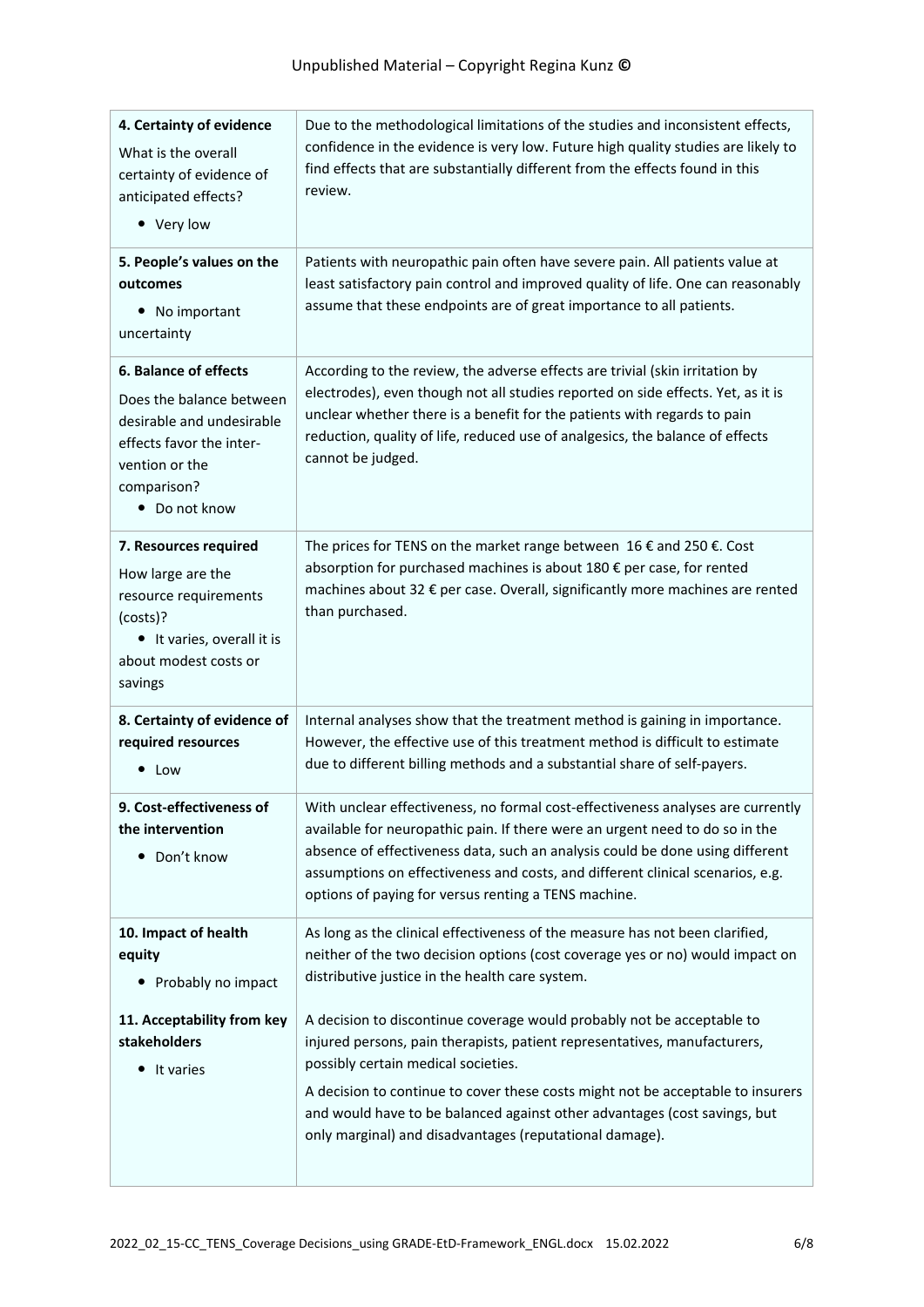### **12. Feasibility of the implementation**

 Yes, in case of full coverage or case‐by‐case decision

• Probably no, in case withdrawal of coverage results in reputational damage for insurers with very little savings in resources

**Maintaining cost coverage:** This decision would not need to be implemented.

**Options: Case-by-case** decisions by case manager or insurance physician; administrative costs for case‐by‐case decisions could be higher than simply covering the cost of a rented machine.

**Withdrawal of coverage** on the grounds of strict application of legal criteria for coverage (e.g. non‐compliance of effectiveness, judiciousness, economic efficiency) could lead to protest from stakeholders and reputational damage for insurers, with potentially very little savings in resources.

Stakeholders could point out that due to the uncertainty regarding the clinical effectiveness, injured persons may be deprived of an effective measure.

### **Resolution of the case**

After going through the criteria, the expert panel recommends that decision-makers continue to cover the costs of TENS. The main considerations are: Neuropathic pain can affect quality of life, daily activities and even the ability to work of injured people; the benefit of TENS in relieving pain intensity is unclear, but some patients may experience positive effects. There are no serious adverse events. Coverage costs for purchasing a TENS machine are modest; rental is a viable and already wellaccepted alternative. Overall, the supply should not have a significant impact on your budget.

Implementation and provision of TENS do not pose challenges, while discontinuing coverage of TENS could lead to reputational damage for insurers with very little gain. However, the expert panel recommends that TENS should only be prescribed by pain specialists. Furthermore, patients with neuropathic pain should be informed about the uncertainties regarding the effectiveness of TENS. The Medical Expenses Division will continue to monitor TENS prescriptions and their impact on the budget and review the evolving evidence.